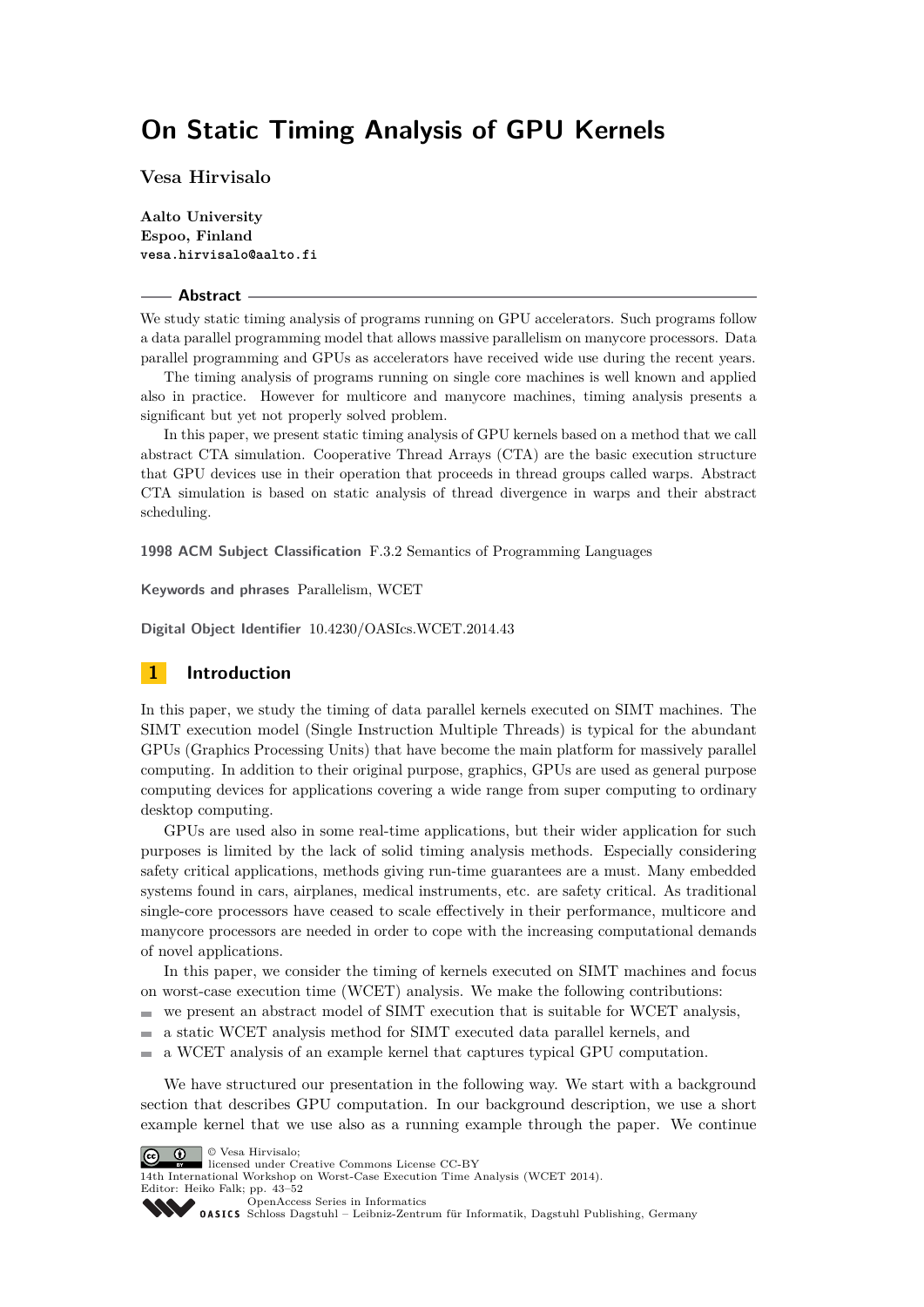by describing our method in a section that is divided into subsections according to the main phases of our method: static divergence analysis, abstract warp construction, and the abstract CTA simulation itself. After that, we present an abstract GPU machine that we call mini-SIMT and present how our example program can be executed on the machine. This is followed by our WCET analysis applied to the program. We end our paper with a short review of related work and our conclusions.

## **2 Background**

Graphics Processing Units (GPU) can be used as accelerators for general purpose computing in a setting that is is called GPGPU computing. GPUs are not stand-alone devices. They need a host computer to operate.

The basic operation in GPGPU computing consists of normal thread execution on the CPU of the host computer. Computationally heavy operations are *launched* to the GPU to be executed. Launches follow the abstract architecture of GPU devices, which forms the basis of GPGPU programming as exemplified by CUDA and OpenCL. The programs in such languages include code for both the host CPU and the accelerator GPU [\[7,](#page-9-1) [6\]](#page-9-2).

Abstractly, GPUs consist of several processors with several cores each. Each of the processors has a fast local memory that its cores share. The processors communicate with each other by using a slow and large global memory.

GPU launches consist of a massive number of threads that are explicitly partitioned into blocks by the programmer. The processors on a GPU execute the blocks in any order and without synchronization until no blocks remain unexecuted. We will ignore the block structure of GPGPU programs in the rest of this paper. A broader view can be found, e.g., in [\[1\]](#page-9-3).

## **2.1 Kernels**

The GPU side code of GPGPU programs consist of *kernels*. A kernel defines the computation done by a single thread during a launch. The kernels belonging to the same block operate in a shared memory. For simplicity, we assume a launch to consist of a single block in the following and the GPU to consist of a single processor.

TriangleSum (Listing [1\)](#page-2-0) is an example of a kernel. It is somewhat artificial, but it contains in a compact form many of the properties that are typical for GPGPU programming. The kernel is written in a language resembling the C language variant used in OpenCL.

To use the kernel, it must be launched. Consider, for example, a 16x16 matrix m to be processed by the kernel into a triangle column sum vector v of length 16. On the CPU side we would execute the code in Listing [2](#page-2-1) to make a launch.

The launch causes 16 threads to be started on the GPU accelerator as indicated by size between the angle brackets that mark the call as an accelerator call. The 16x16 matrix m is in the row major layout.

Inside the kernel, we have a special variable Tid that is defined by the system as the number of the thread executing (e.g., if thread 0 evaluates Tid, it gets the value 0). As i is initialized to value Tid and incremented by  $c$  (i.e., 16), the reference  $m[i]$  will cause each thread to access the element  $(Tid, j)$  of the matrix, where *j* is the iteration number.

As can be seen from the code, different threads execute different number of iterations of the for loop. Only the upper right triangle of the matrix gets accessed. Further, only every second row will be summed because of the condition d % 2 and an adjustment will be added to some elements because of the condition  $d \gamma$  (Tid + 1) == 0.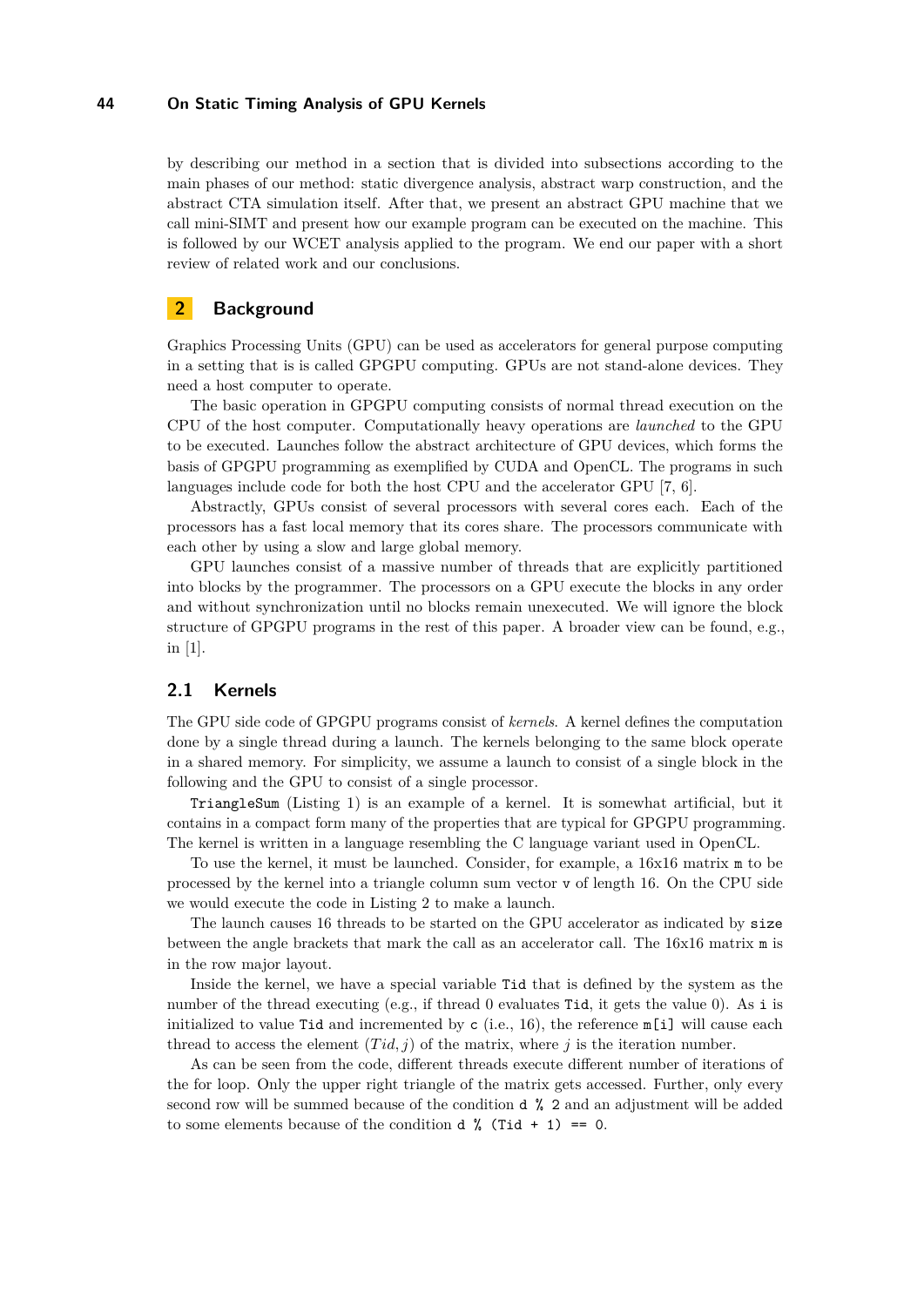#### **V. Hirvisalo 45**

```
Listing 1 An example kernel.
```

```
__kernel TriangleSum (float* m, float* v, int c) {
int d = 0; /* each thread has its own variables */float s = 0; /* s is the sum to be collected */int L = (Tid + 1) * c;for (int i = Tid; i < L; i += c) {
  if ((d \n% (Tid + 1) == 0)s += 1;
  if (d \n% 2)s += m[i];
    __syncthreads (); /* assuming compiler support for this */
  d += 1;
}
v [d-1] = s;}
```
<span id="page-2-1"></span>**Listing 2** A launch of the example kernel.

 $size = 16$ float  $m[size] = \{0, ..., 255\};$ float v[size]; TriangeSum < size > (m, v, size);

By default, the threads are free to proceed at their own pace. However, to synchronize the threads the programmer has added a barrier. All active threads will wait each other at syncthreads() and proceed only after all of them have reached the barrier. After the

loop, each thread writes the adjusted sum of one triangle column to the result vector v.

## **2.2 SIMT execution model**

GPU devices use the Single Instruction Multiple Threads (SIMT) execution model. In the model, threads are grouped into warps of constant size. For example, with the warp size 8, our example launch would consist of two warps: one for threads 0...7 and the other for threads 8...15.

In the SIMT model, each warp is processed by executing the same instruction for all of its threads. In this respect, the SIMT model resembles typical vector computing (the SIMD model). For example, the addition  $s \leftarrow m[i]$  is a single instruction but does eight operations in parallel.

However, all threads have their own program counter. Thus, the processing of threads can differ if there is branching. In the SIMT execution model, the different progress of threads is called *thread divergence*.

Simple if statements can be handled by predicated execution. For example, the value of the if statement condition d  $\%$  (Tid + 1) == 0 can be computed in parallel for all the threads in a warp and a corresponding execution mask can be formed. The following addition statement has effect only for the threads marked active by the mask.

Nested branching, such as nested if statements, is more complicated to handle. For example, the code in Listing [3](#page-3-0) has two nested divergences. Because of p1, some threads are executing s3. The others are split by p2 to execute the different subbranches.

To handle such structures, stack-based reconvergence mechanisms are typically used by GPU hardware. Let the condition p1 to evaluate to the vector  $(1, 1, 0, 0, 0, 0, 1, 1)$ . Thus,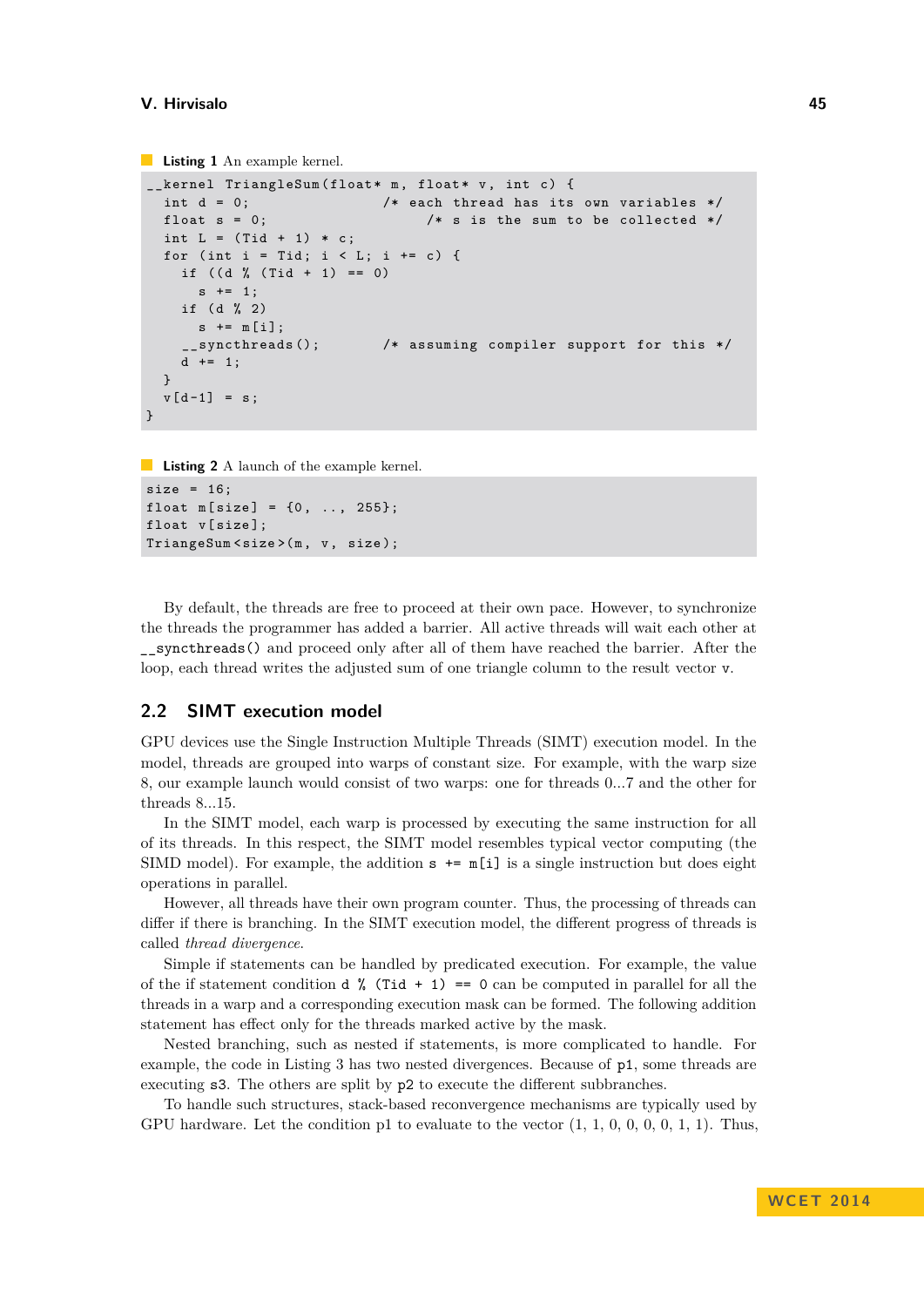<span id="page-3-0"></span>

| <b>Listing 3</b> Nested branching<br><b>The Company</b> |             |  |             |  |
|---------------------------------------------------------|-------------|--|-------------|--|
| if $(p1)$                                               |             |  | $/* A * /$  |  |
| if $(p2)$ s1                                            |             |  | $/* B * /$  |  |
| else s2                                                 |             |  |             |  |
| else s3                                                 | $/*$ C $*/$ |  |             |  |
|                                                         |             |  | $/*$ D $*/$ |  |

<span id="page-3-1"></span>

**Figure 1** Thread divergence handling.

threads 3. . . 6 should evaluate the else branch labelled C. The GPU hardware pushes the mask 00111100 onto a reconvergence stack together with the PC value C and reconvergence PC value D. The reconvergence PC value is needed to mark the instruction at which the divergent threads meet. The processing sequence is illustrated in Figure [1.](#page-3-1)

### **2.3 Avoiding memory latencies**

Execution can be stalled by an instruction reading memory. GPU hardware hides such latencies by allowing multiple warps to be run concurrently. All the warps from a single block are collected into a Cooperative Thread Array (CTA). The scheduling hardware of the GPU keeps track of ready warps of a CTA, i.e., warps that are not stalled because of memory accesses (or other reasons). Typically round-robin scheduling policy is used and the scheduler is able to keep in pace with instruction issuing.

Considering our example program, the benefit of round-robin scheduling can be easily seen. By default, the warps get the same amount of execution cycles from the processor. The warps executing TriangleSum will progress almost with the same speed through the code and will also reach the synchronization barrier \_\_syncthreads() almost simultaneously at each iteration. Thus, the barrier wait time is not very large.

We define *occupancy* as the number of ready warps. The memory latency hiding is dependent on the occupancy of the processor. As the warps may be partially filled, occupancy may differ from thread utilization.<sup>[1](#page-3-2)</sup>

<span id="page-3-2"></span><sup>1</sup> Occupancy is usually defined as the percentage *actual*\_*warps/max*\_*warps* (but we will use the warp count) and current hardware can support 64 warps of 32 threads (but we will use modest numbers).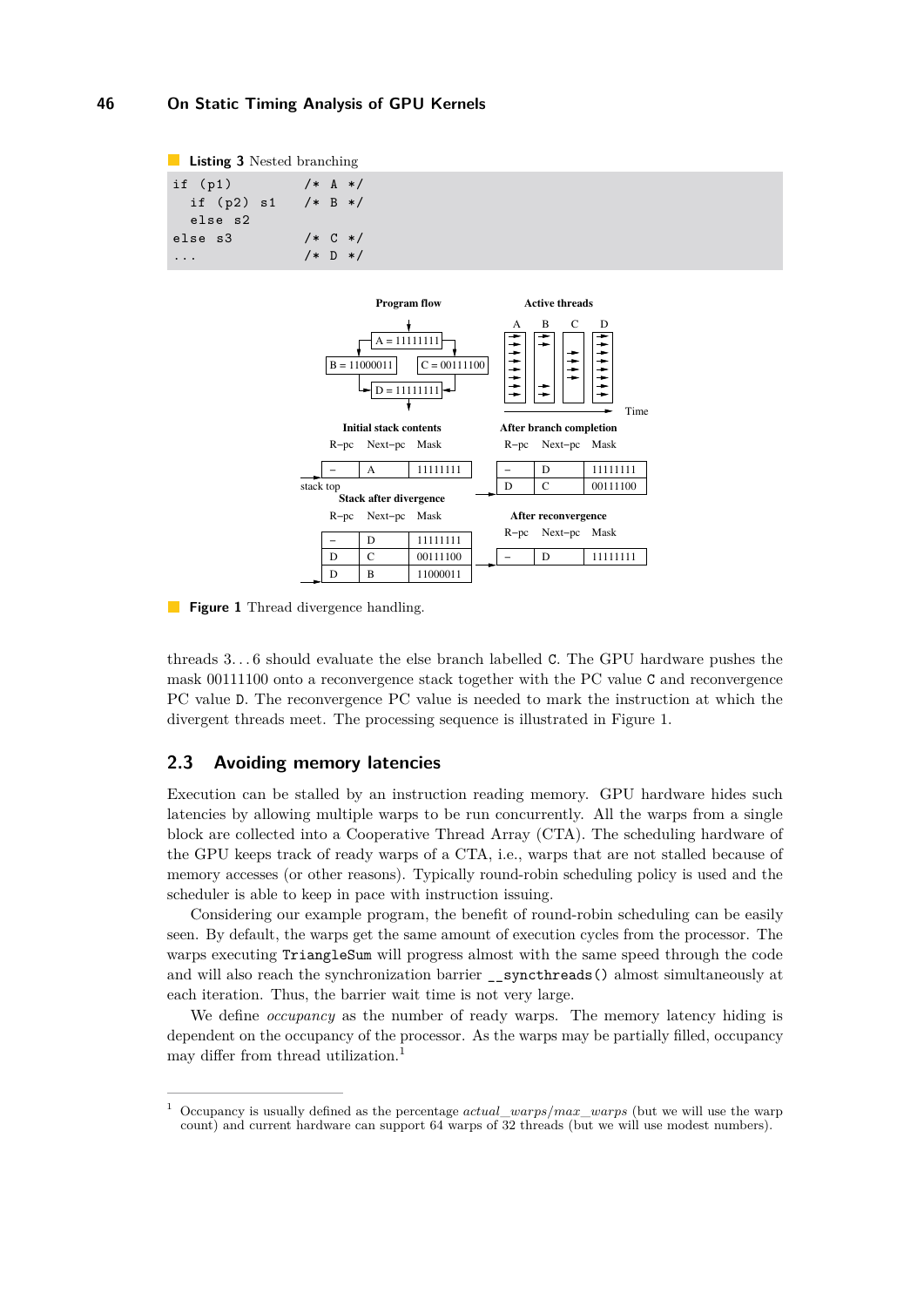## **3 WCET estimation method**

In describing our WCET estimation method, we concentrate on features related to the SIMT execution model and omit the other features (e.g., pipelines and caches). We define the total time spent in execution as

$$
T_{exec} = T_{instr} + T_{stall}
$$

where  $T_{instr}$  is the number of cycles spent executing instructions and  $T_{stall}$  is the number of cycles spent in instruction execution stalls because of local memory waits.

Even assuming a simplistic hardware model, *Tinstr* cannot be directly counted from the code, because the SIMT execution model allows divergence. Considering an if-else structure, the execution time is

 $T_{if\_else} =$  $\sqrt{ }$  $\left| \right|$  $\mathcal{L}$ *Ttrue*\_*branch* if all threads converge to true *Tfalse*\_*branch* if all threads converge to false  $T_{false\_branch} + T_{true\_branch}$  if threads diverge

Considering loops, the execution time of a warp is the time of the longest thread in the warp. Thus, for control structures, the execution time is dependent on divergence. To estimate the WCET statically, we need static divergence analysis.

Warp scheduling hides the memory latencies. In the worst case, all warps execute a memory read on consecutive cycles and the stall is

$$
T_{stall} = \max(0, T_{memory} - N_{warps})
$$

where  $T_{memory}$  is the memory access latency and  $N_{warps}$  is the warp occupancy. Note that  $T_{stall}$  is directly added to the total execution time, not to individual warps.

To get tight timing estimates for SIMT executed programs, we must be able to statically estimate occupancy. We base the estimation on a method that we call abstract CTA simulation. Abstract CTA simulation needs abstract warps to be constructed.

In the following, we will first describe divergence analysis, then abstract warp construction, and finally abstract CTA simulation.

### **3.1 Static divergence analysis**

We base our static divergence analysis on GSA (Gated Single Assignment). It augments programs with value chaining information and resembles SSA (Static Single Assignment). Instead of the *φ*-function of SSA it uses three special functions to build the chains:

 $\gamma$  function is a join for branches.  $\gamma(p, v_1, v_2)$  is  $v_1$  if the *p* is true (or else  $v_2$ ).

- $\mu$  function is a join for loop headers.  $\mu(v_1, v_2)$  is  $v_1$  for the 1<sup>st</sup> iteration and  $v_2$  otherwise.
- $\blacksquare$  *η* is the loop exit function  $\eta(p, v)$ . It chains a loop dependent value *v* to loop predicate *p*.

GSA allows control dependencies to be transformed into data dependencies whose chains we can follow. We say that a definition of a variable is *divergent* if the value is dependent on the thread. If there are no divergent definitions for a branch predicate, we know the branch to be non-divergent. The details of the method can be found in [\[3\]](#page-9-4).

## **3.2 Abstract warp construction**

For static WCET estimation, we need timing information of the warps to be executed. We do this by constructing abstract warps. Abstract warps resemble the traditional control flow graphs. An *abstract warp*  $A = (V, E)$  is directed graph. The nodes V have three node types: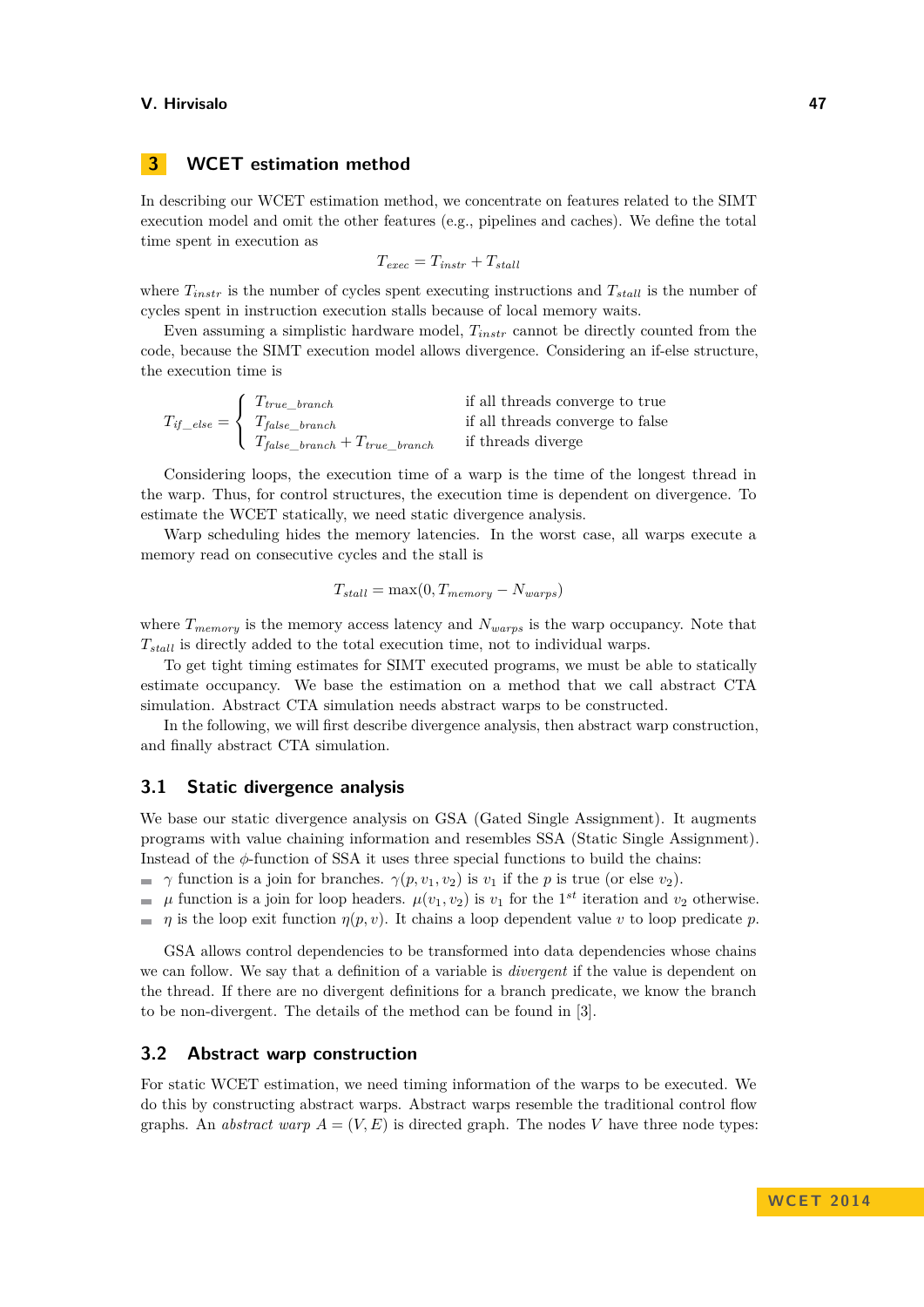- $\blacksquare$  Time nodes describe code regions with two values.  $T_{instr}$  is the upper bound of the instruction execution time consumed. *Tshift* is the upper bound of the variation of the instruction execution time caused by thread divergence.
- Memory access nodes that mark places where memory access stalls may happen. ÷
- Barrier nodes that mark places where barrier synchronization must happen.[2](#page-5-0)  $\overline{a}$

An abstract warp is constructed from the code in a recursive bottom-up way by applying:

**procedure** construct(program element P)

#### **case** P

- **is** compound statement  $S_1, S_2$ :  $R = \text{Join}(\text{construct}(S_1), \text{construct}(S_2))$
- **is** if statement for  $S_1, S_2$ : R = LUB( construct( $S_1$ ), construct( $S_2$ ))
- **is** loop statement with body *S*:  $R = Cons\_loop\_edge(construct(S))$
- **is** memory read statement *S*:  $R = Cons\_flow\_edge(Time(S), Memory())$
- **is** memory barrier statement *S*:  $R = Cons$  flow edge(Time(*S*), Barrier())
- **is** some other *S*:  $R = Time(S)$

where *R* is the return value. The constructor Join merges  $S_1$  and  $S_2$  by summing the  $T_{instr}$ and  $T_{shift}$  values, if they are statically resolvable. The constructor LUB merges  $S_1$  and  $S_2$ by selecting the worst-case *Tinstr* and the *Tshift* values, if they are statically resolvable. The constructors Time, Memory, and Barrier construct simple nodes.

### **3.3 Abstract CTA simulation**

We use abstract CTA simulation to get execution time estimates for the kernels whose structure we can statically resolve. Instead of exhaustively executing all warps with thread masks, convergence mechanisms, and all possible scheduling interleaving choices, abstract CTA simulation considers a single abstract warp. It uses static estimation to understand the effects of multiple warps, thread divergence, memory latencies and scheduling choices.

Our abstract CTA simulation assumes the hardware to use round-robin scheduling for warps. This means that without divergence between the warps, the warps will be executed as *convoys*. A convoy is the execution of the same instruction by all warps in a single round-robin cycle. We define divergence from this scheduling as *convoying shift*  $T_{SHFT}$ , which is the program counter distance among threads within a single round-robin cycle.

The WCET calculation is based on cumulative sum of instruction execution and memory stall times during the abstract CTA simulation. In the simulation, we use bounds for occupancy: *Nlow* is the lower bound and *Nhigh* is the upper bound.

**procedure** simulate(abstract warp A, warp count WC)

 $T_{WCET} = 0$  $N_{low} = N_{high} = WC$ **proceed** through  $A = (V, E)$  **until** termination **let**  $v \in V$  be the current node **case** v **is** time node:  $T_{WCET}$  +=  $N_{high} * T_{instr}$  $T_{SHIFT}$  +=  $T_{shift}$ 

<span id="page-5-0"></span> $2$  Note that barriers can cause deadlocks in actual programs. We assume programs to be deadlock-free.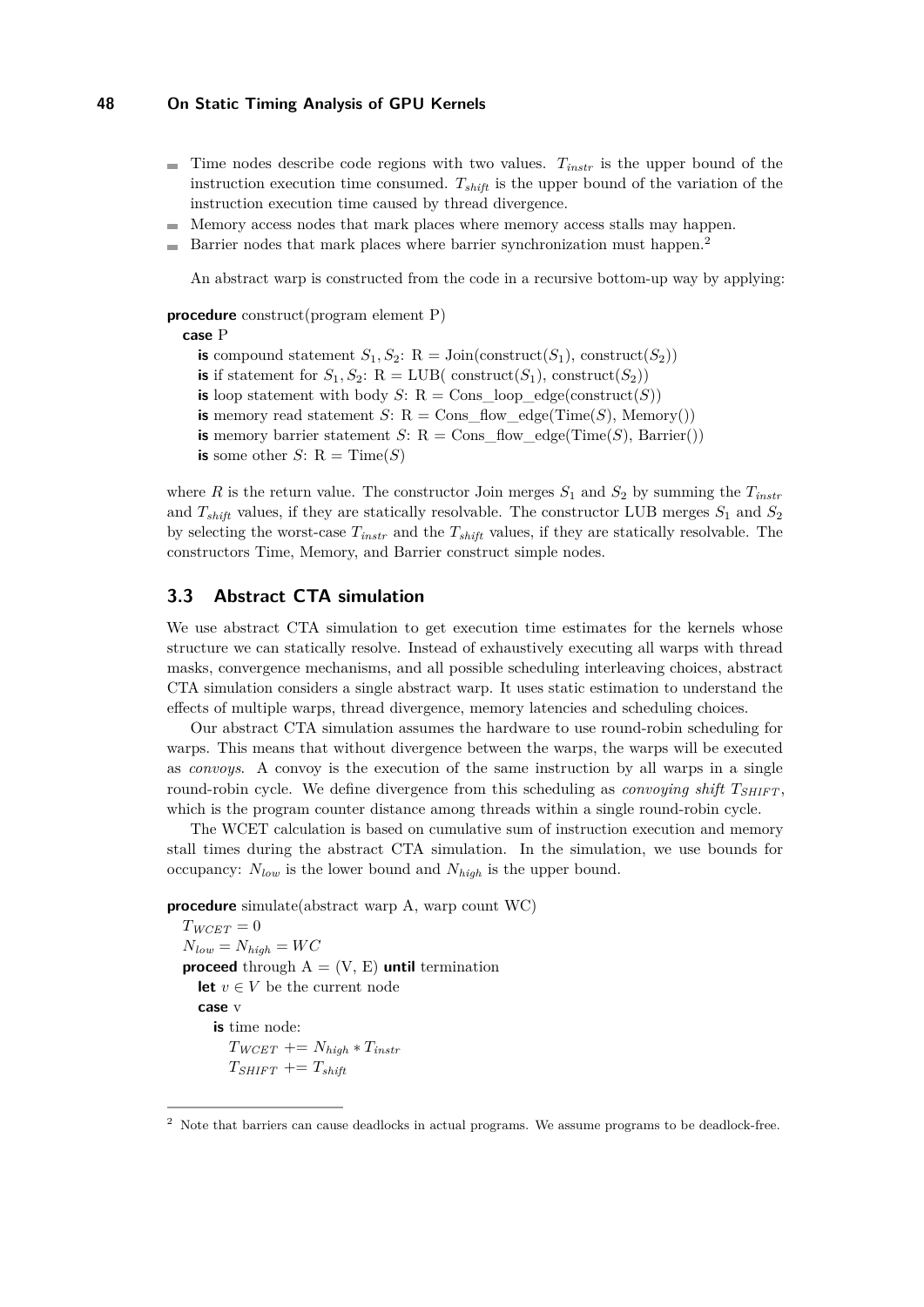#### **V. Hirvisalo 49**

**is** barrier node: reset *TSHIFT* and update *Nlow* and *Nhigh* **is** memory access node: add the access to *LOG* increment *TSHIFT* according to *Nlow* update *Nlow* and *Nhigh* flush accesses from the *LOG*

The simulation of memory access interleavings is done by keeping a *LOG*, whose length is limited by *TSHIFT* and the branching encountered during the simulation. When we flush an access from *LOG*, we increment  $T_{WCEPT}$  by  $T_{stall}$ . In computing  $T_{stall}$ , we pessimistically consider the interleavings that can happen within the *LOG*. Thus, instead of considering whole programs (see, e.g., [\[5\]](#page-9-5)), we consider interleavings within a small window.

In actual hardware, warps can execute a kernel without synchronization. Our interleaving mechanisms can handle only modest convoying shifts. We can accurately simulate some loop types. Most importantly, these include the loops for which the loop branch is non-divergent.

## **4 The mini-SIMT machine**

We will use a simple machine language (inspired by [\[3\]](#page-9-4)):

| Labels (L)                   |         | $\cdot : = 1 \in N$        |
|------------------------------|---------|----------------------------|
| Variables (V)                |         | ::= Tid $\cup$ {v1, v2,}   |
| Instructions                 | $: : =$ |                            |
| - (jump if zero/not zero)    |         | $bz/bnz$ $v, l$            |
| - (unconditional jump)       |         | jump $l$                   |
| - (store into shared memory) |         | store $v_x = v$            |
| - (load from shared memory)  |         | load $v = v_x$             |
| - (arithmetic operation)     |         | binop $v_1 = v_2$ op $v_3$ |
| - (immediate copy)           |         | const $v = n$              |
| - (re-convergence)           |         | sync                       |
| - (synchronization barrier)  |         | barrier $v_1, v_2$         |
|                              |         |                            |

A mini-SIMT program executes kernels with SIMT execution model with multiple cores and uses round-robin scheduling to schedule ready warps. For each warp, the machine keeps a synchronization stack holding frames  $(l_{id}, \Theta_{done}, l_{next}, \Theta_{todo})$ , where  $l_{id}$  is the conditional branch that caused the divergence, Θ*done* is the set of cores that have reached the synchronization point, *lnext* is the instruction where the set of cores Θ*todo* will resume execution.

The machine pushes frames at branches (bz or bnz) and pops them at reconvergence points, but uses a separate reconvergence instruction sync to mark the reconvergence points (instead of pushing reconvergence PC onto a stack). Only load can cause memory stalls. The barrier instruction unschedules the warps that have reached the barrier until  $v_2$  threads are the same barrier (identified by  $v_1$ ).

The mini-SIMT machine code for our example kernel and its control flow graph is given in Figure [2,](#page-7-0) whose right side lists excerpts of the kernel executed with 4 threads in a single warp, instruction execution time of 1 cycle, and memory latency of 10 cycles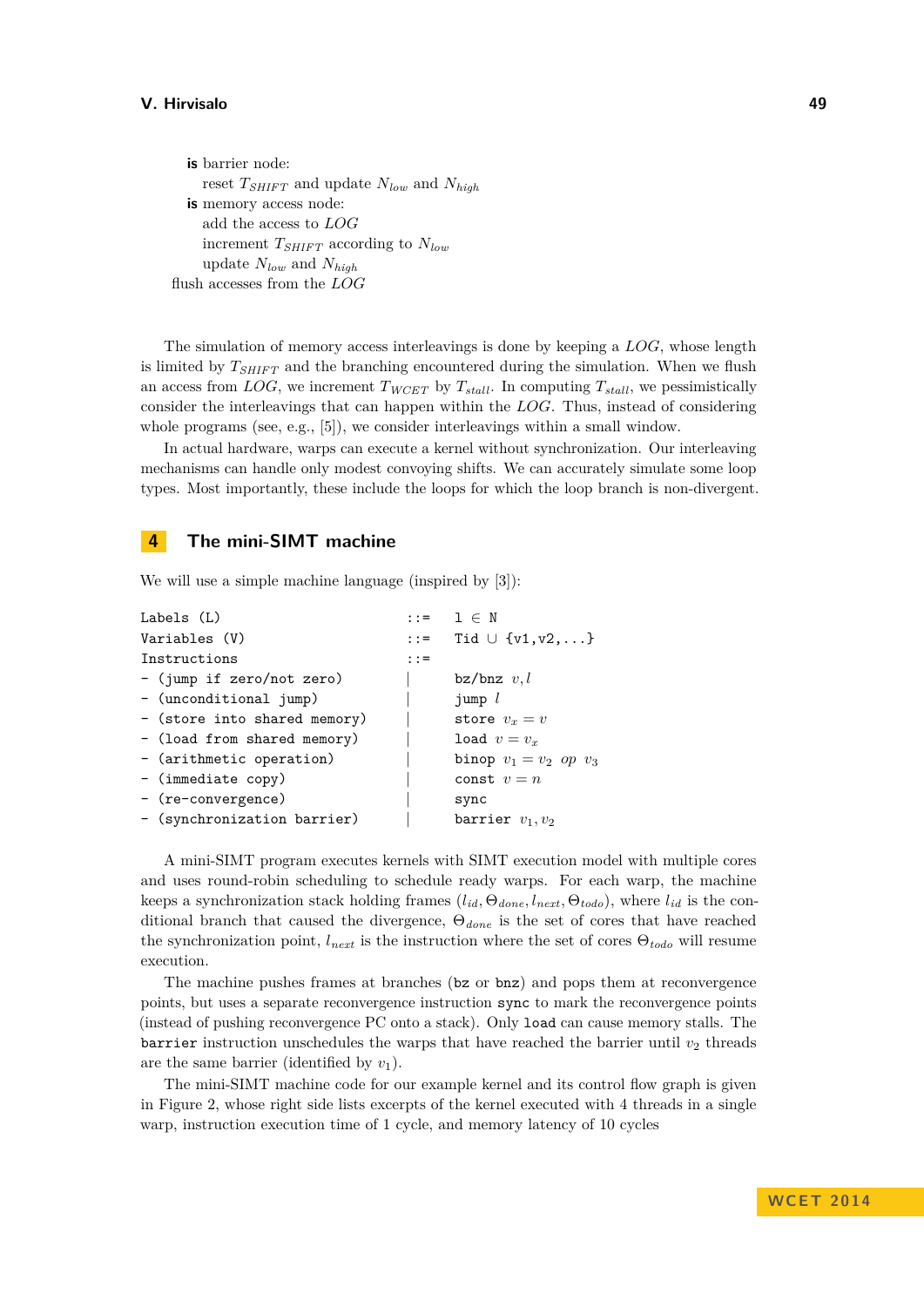<span id="page-7-0"></span>

**Figure 2** The control flow graph of our translated example program (left) and parts its execution with 4 threads (right),  $1 =$  active thread,  $0 =$  passive thread. Note the pushes and pops by sync.

## **5 An example of analysis**

To clarify our method, we consider the program in Listing [1](#page-2-0) to be executed on a mini-SIMT machine with 16 threads in 4 warps. In the following, we will first do divergence analysis for the kernel, then we will construct an abstract warp that describes the kernel, and finally, do abstract CTA simulation for it.

## **5.1 Static divergence analysis**

We use GSA in the divergence analysis. Consider the branch at 108. GSA places a  $\mu$  function at l07 that chains the branch predicate to the definition (l02: const i = Tid). As Tid is a divergent value, the loop is divergent. Similarly, the branch at l10 is divergent because its predicate is chained to the definition (106: const  $i = Tid + 1$ ).

The branch at 114 is not divergent. GSA places a  $\mu$  function at 107 that chains the branch predicate to the definitions (100: const  $d = 0$ ) and (120: const  $d = d + 1$ ). Both definitions are non-divergent. Thus, the branch itself and also the memory access controlled by the branch are non-divergent.

#### **5.2 Abstract warp construction**

Our abstract warp construction basically follows the CFG given in Figure [2.](#page-7-0) The number of instructions in the basic blocks give us the related *Tinstr* values, because of the execution time of 1 cycle for all instructions. The construction algorithm splits the block of l15 in two and places a memory access node in between, because the block contains a memory read. Similar splitting happens for the block of l18, into which a barrier node is added.

Some nodes can be merged together. Especially, the path (l09, l10, l11, l12, l13, l14, l15) is interesting. It is a worst-case path with divergence at l11. The corresponding time node gets the values  $T_{instr} = 7$  and  $T_{shift} = 1$ . The resulting abstract warp is in Figure [3.](#page-8-0)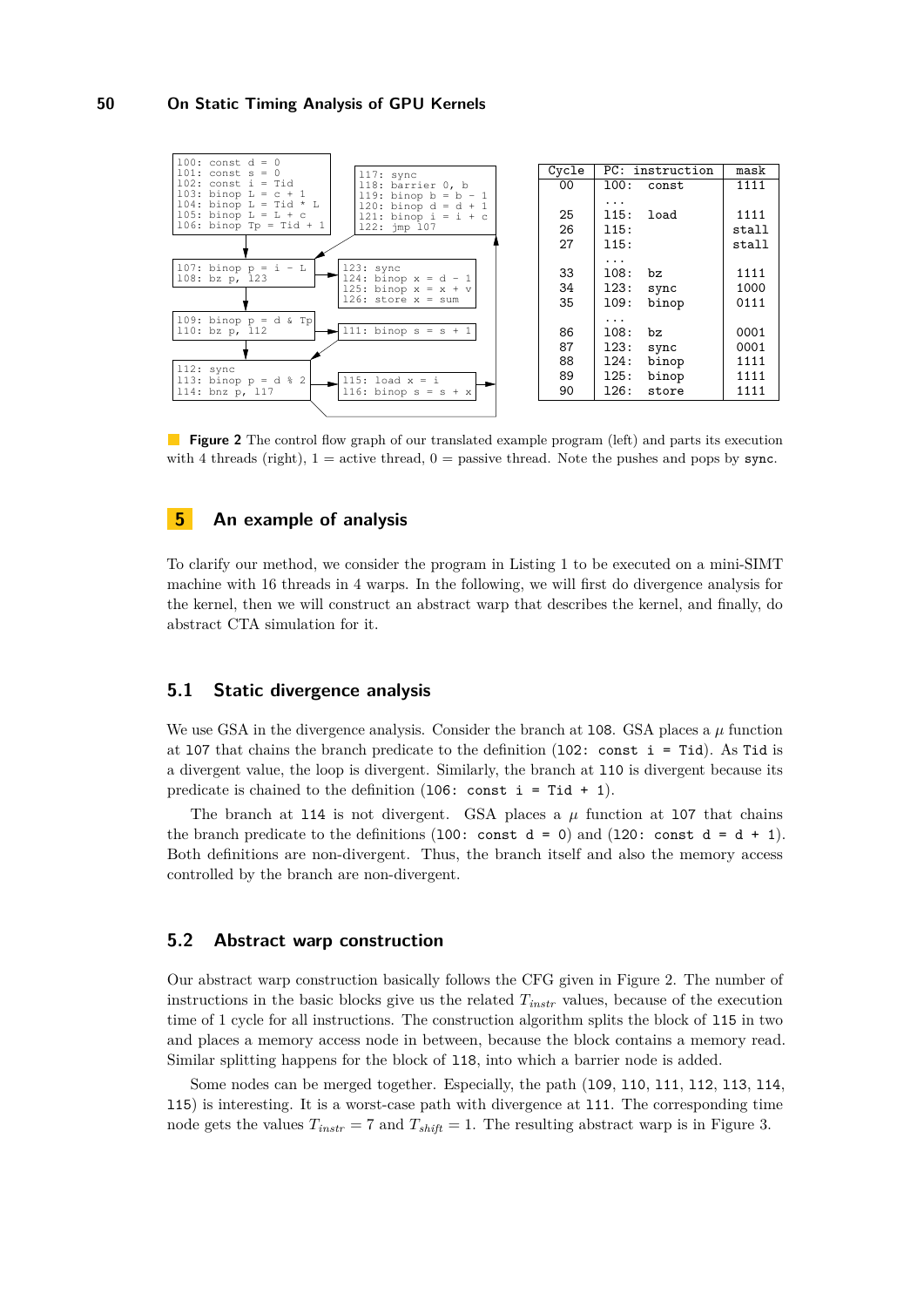<span id="page-8-0"></span>

**Figure 3** Abstract warp of the example kernel, where boxes are time nodes, the circle is a memory access node, and the bar is a barrier node.

### **5.3 Abstract CTA simulation**

The abstract CTA simulation begins from the leftmost node in Figure [3.](#page-8-0) As the warp width is 4, we have 4 warps. Thus, the first node adds  $7 * 4 = 28$  cycles to  $T_{WCEPT}$  and sets  $T_{shift} = 0$ . The simulation processes similarly for the next time node.

After that we encounter a divergent branch. Because of the static loop branching predicate we are able to resolve that the iteration counts for the warps are  $(4, 8, 12, 16)$ . Thus, we proceed with  $N_{low} = N_{high} = 4$ .

 $T_{SHFT} = 1$  when we encounter the memory access node. The memory access will set  $T_{SHIFT}$  = 3. Such increasing shift would cause problems later in the simulation, but the barrier node will reset  $T_{SHFT}$  to 0 and flush the read from *LOG* by increasing  $T_{WCET}$  by  $10 - N_{low} = 6$  stall cycles.

After four iterations, one warp will diverge from the loop and the simulation continues in the loop with  $N_{low} = N_{high} = 3$ . After exiting the loop, the simulation continues with  $N_{low} = 1$  and  $N_{high} = 4$  for the remaining block yielding a final estimate  $T_{WCET} = 804$ . By using a cycle accurate simulator we obtain 688 as the true execution time.

## **6 Related work**

The timing analysis of programs running on single core machines is rather well known. A survey of the WCET methods applicable for such purposes can be found in [\[8\]](#page-9-6). The common methods can be roughly divided into measurement-based methods and methods based on static program analysis. The static program analysis methods typically divide the WCET analysis problem into three sub-problems: flow analysis, processor behavior analysis, and WCET estimate calculation. Some methods have applied model checking, e.g., [\[4\]](#page-9-7).

Recently, there has been a rising interest on WCET analysis targeting multicore platforms. For example, Gustavsson et. al. [\[5\]](#page-9-5) present a timing analysis of multithreaded programs on a multicore computer. Their approach applies abstract execution to rather unrestricted programming model. Chattopadhyay et. al. [\[2\]](#page-9-8) present a unified framework for WCET analysis. The framework is to tackle the problems that have arisen, when the classical approaches have been applied to multicore machines. There has been some work addressing WCET analysis of GPU computing, such as [\[1\]](#page-9-3).

## **7 Conclusion**

In this paper, we present static timing analysis of GPU programs based on a method that we call abstract CTA simulation. Abstract CTA simulation is based on static analysis of thread divergence in warps and their abstract scheduling.

Our method has obvious limitations. The static divergence analysis can give false positives that lead to over-estimation of execution time. Further, our handling of loops is simplistic.